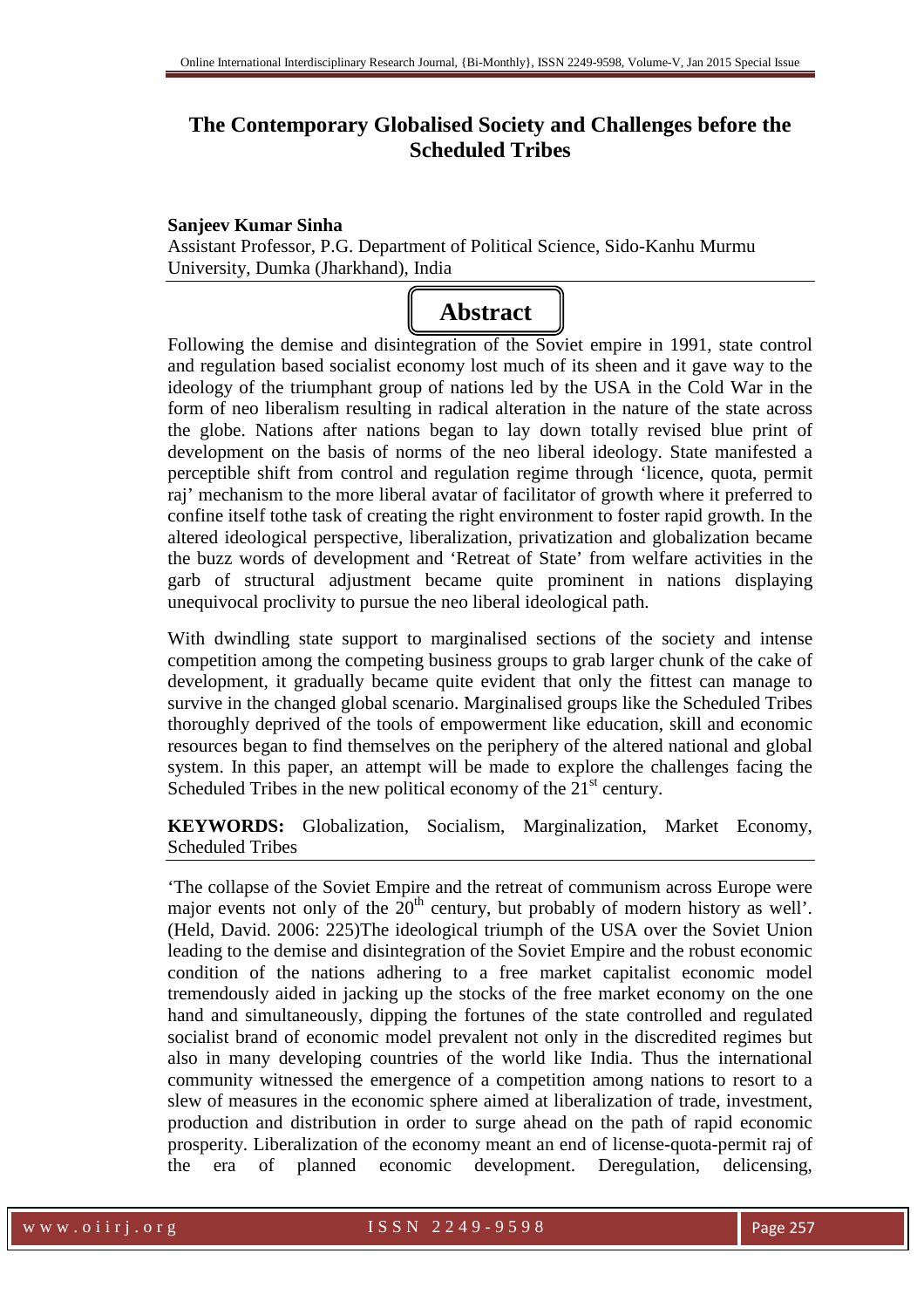denationalization and free trade measures began to be pursued vigorously. Stephen McBride and John Wiseman consider the emergence of the contemporary globalization process as the 'triumph of capitalism' which manifests ascendancy of economics over politics, of corporate demands over public policy, of transnational corporation over the nation state. (McBride et al. 2000: 10)

Trans-national capital and technology driven globalization process increased the significance of foreign direct investment and trans-national corporations. Nations made a determined bid to integrate their economies with the global economy. Policies of protectionism went into oblivion giving way to a mechanism of market driven economy. Even China dumped its commitment to socialism and opted in favour of becoming a part of the integrated global system.

Globalization seeks to strive towards the ideal of a world without borders. 153 nations of the world through their membership of the WTO, the institution set up to attain the goal of hassle free global trade, express their resoluteness to be a part of an integrated global system. Globalization is a package of transnational flows of people, production, investment, information, ideas, and authority not new, but stronger and faster. According to Jan Aart Scholte, 'globalization is an ensemble of developments that make the world a single place, changing the meaning and importance of distance and national identity in world affairs' (Scholte, 1997). A. Giddens considers globalization as 'the intensification of worldwide social relations which link distant localities in such a way that local happenings are shaped by events occurring many miles away and vice versa'. (Giddens 1991:64)

A few pertinent questions crop up here:

(i) Nations are not mere political entities; rather they comprise various ethnic, linguistic, cultural groups etc. as well. Does the process of globalization provide equitable opportunities to all the nations of the global community and the various socio-cultural groups inhabiting these nations to enter its arena and play a meaningful role in it?

(ii) Is it possible for a social group belonging to any nation to be a part of globalization sheer on its will?

#### **Marginalization**

Several scholars have attempted to study the process of globalization and found it a cause of growing marginalization of deprived and weaker sections of the world. (Kothari. 1995; Held. 1996; Beck. 2000; Bauman. 1998; McBride et al. 2000; Martin et al. 1997; Kiely et al. 1998; Bhambhri, C.P. 2005)

In most of the nations belonging to the developing world, the per capita income is quite low, a large chunk, often half or more than half of the total population lives below the poverty line. Will these least developed/developing nations of the world or the deprived sections inhabiting these nations be successful in integrating with the globalization phenomenon despite an earnest wish to do so? David Held comes out with a tenable reflection that 'Not all states are equally integrated into the world economy.' (Held, David 1996: 339)'….The global corporate enterprise has divided the world between regions that have been globalised and regions that have been left out of the globalisation process.' (Kothari, Rajni 1995: 1599)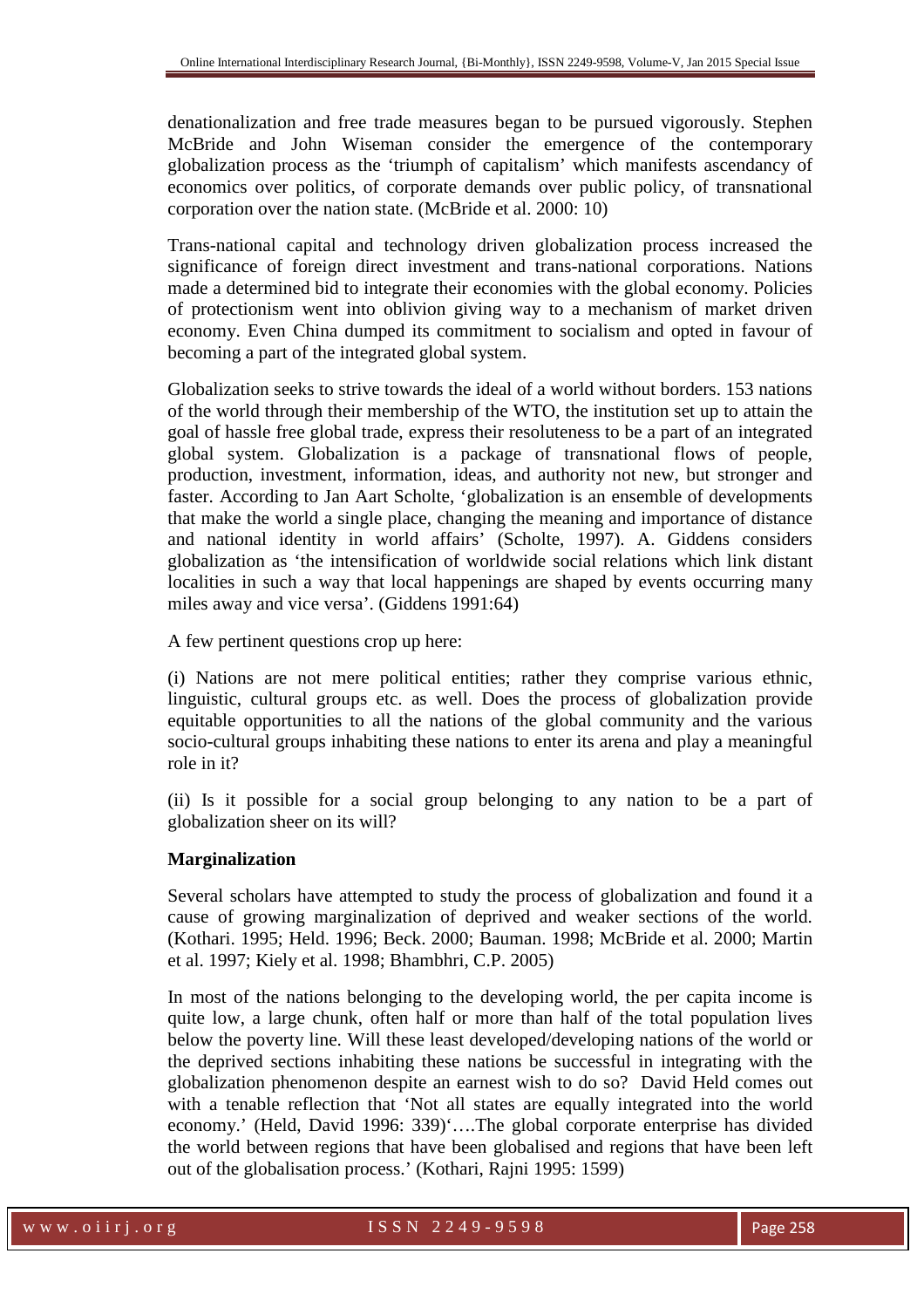In a changed global situation, which is dominated by a single development model based on multi-national capital and corporation and the campaign for the retreat of the state through deregulation, disinvestment, and de-nationalisation, the measures of liberalization without effective checks and control would only result in increased inequalities; dismantling social services, with adverse effect on the poor, restrictions on trade union rights and dislocation of indigenous people. Joseph Stiglitz, a former Chief Economist at the World Bank, makes it clear that the ongoing globalization process is beneficial for the capitalist countries and it has disastrous social and political consequences for the developing countries. (Quoted by Bhambhri, C.P. 2005:62) Benefits of the growing global economy have been unevenly distributed leading to wider economic disparities, the feminization of poverty, increased gender inequality through often deteriorating working conditions and unsafe working environment especially in the informal economy and rural areas. "The spread of capitalist production, the global distribution of ownership of capital, the global flow of capitalist finance and the global sway of capitalist corporations, all made possible by changes in technology, have substantially eroded the power and authority of nation-states and even the international order that nation-states had built up." (Jha, Prem Shankar. 2006)

In nations like India, a clear demarcation can be discernible. There is a vibrant private sector which unequivocally supports the policies aimed at introducing reforms in the economy, which has managed to reap rich dividends out of the process of globalization and obviously, which has succeeded in joining the bandwagon of globalization. But the vast chunk of the rural population of India and even the urban poor is forced to lead its life in conditions of deprivation. These people do not have either capital or the much needed skill to join the exclusive club of globalization. When the fortunate few manage to have access to a luxurious life style, these people mutely watch everything standing on the periphery of the process of globalization. 'Globalisation has empowered some (nations/groups) while increasing the vulnerability of others….Cultural processes of globalisation have been intrinsically uneven, unequal and unstable.' (Kiely Ray & Marfleet, Phil 1998: 11)

#### **Scheduled Tribes**

Of the numerous marginalized sections of the global society, who are relegated to the periphery of the process of globalization or who stand outside the zone of globalization are the tribal people of the world.

The word 'tribe' connotes a socially cohesive unit associated with a particular territory, the members of which boast of a distinct life style characterized by a distinct language, cultural traits, love for freedom and identity. (Sinha, Archana. 2006:3) 'Features of tribe include a strong emphasis on kinship and clan structures and ethnicity bonds and a strong sense of identity as well as the higher position of women in these societies.' (Nathan et al. 2004: 16) According to Mandelbaum, "Most tribal peoples of India live in hilly or forested terrain where population is sparse and communication difficult . . . within their villages and localities . . . most tribals have a strong sense of their distinctiveness and hold themselves to be quite separate from jati villages" (Mandelbaum, D.,1970: 275)

However, not all the tribes inhabiting the territory of India fall into the category of Scheduled Tribes. Scheduled Tribe is a privileged tag appended to a particular tribe; it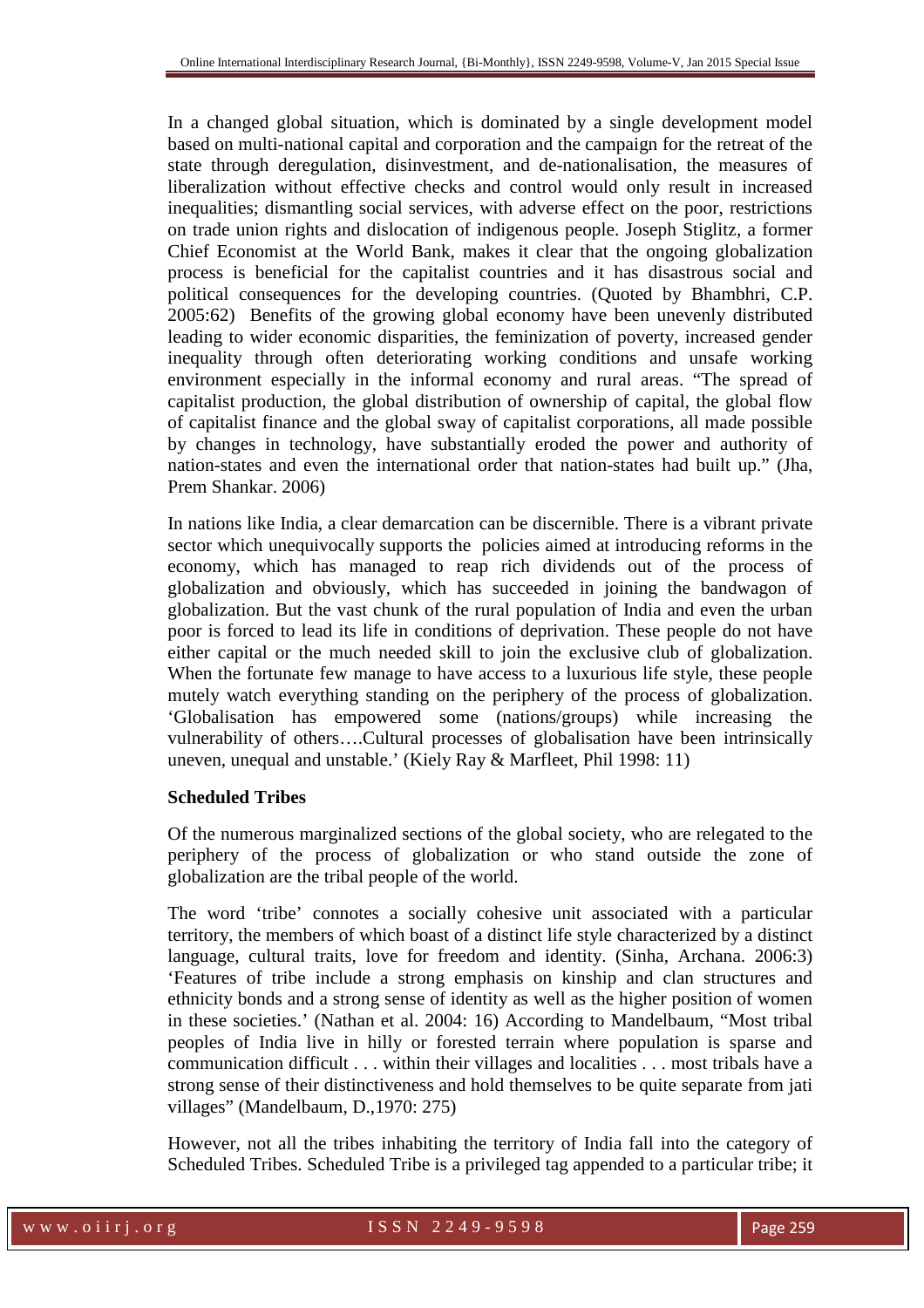is a sort of constitutional recognition to its status. There is no definition of Scheduled Tribes in the Constitution itself. Through a specific procedure laid down in the provision of the Constitution of India, transmutation of the status of a tribe into Scheduled Tribe takes place. Under this procedure, the President of India in consultation with the Governor of the state concerned issues a public notification facilitating the conversion of a tribe into Scheduled Tribe. (Basu, Durga Das, 2001:392)

The number of Scheduled Tribes (STs) notified by the President of India under this provision stands at 698 at present. (Krishna Kumar, Asha, 2004: 18)

#### **Scheduled Tribes of Jharkhand**

Barring the exceptions of Chandigarh, Delhi, Haryana, Pondicherry and Punjab, the STs inhabit all other States and Union Territories. So far as the number of STs inhabiting a particular state is concerned, Orissa captures the top slot with the strength of 68 tribes. Though on the number front, Jharkhand falls way behind Orissa with a modest figure of 30 tribes, preponderant share of the tribal population in its overall population becomes evident by their composition in Jharkhand which is 7,087,068 - 26.3 percent of the total population of the state. There are 3 districts of Jharkhand-Gumla, Lohardagga and West Singhbhum which boast of more than 50 percent of tribal population, Gumla being at the apex with 68.4 percent tribal population. Of the 30 STs inhabiting the State, the major tribes are Santal, Oraon, Munda and Ho. Together these four tribes constitute about 80 percent of the total tribal population of Jharkhand, Santal being the largest with 34 percent of the total tribal population. (Census of India, 2001)

Scheduled Tribes inhabiting Jharkhand generally belong to Proto-Australoid stock though traces of Mongoloid strain have also been found. (Sachchidanand, quoted by Prakash, Amit. 2001: 20)

# **Literacy Status**

Severe deprivation and consequent inability to meet their basic requirements has acted as the biggest impediment in motivating the tribal parents to enrol their children in schools. Even if unceasing persuasion motivated the parents to admit their children in schools, their acute poverty compelled them to stop their children from going to schools and instead engage them in some earning activity giving birth in the process to another social evil, i.e. child labour. Thus enhanced enrolment rate fails to yield dramatic results in the form of decent literacy figures of the tribal students due to alarming level of dropout rate among the enrolled students.

As the contribution of service sector has been gradually creeping up with the advent of the era of globalization, the worth of the skilled manpower all over the globe has shot up significantly. With proper education and training in the skill needed by the market, any individual can get ample opportunities to be a part of the process of globalization. But the literacy status of the tribal people as is explicit from the table below appears quite gloomy.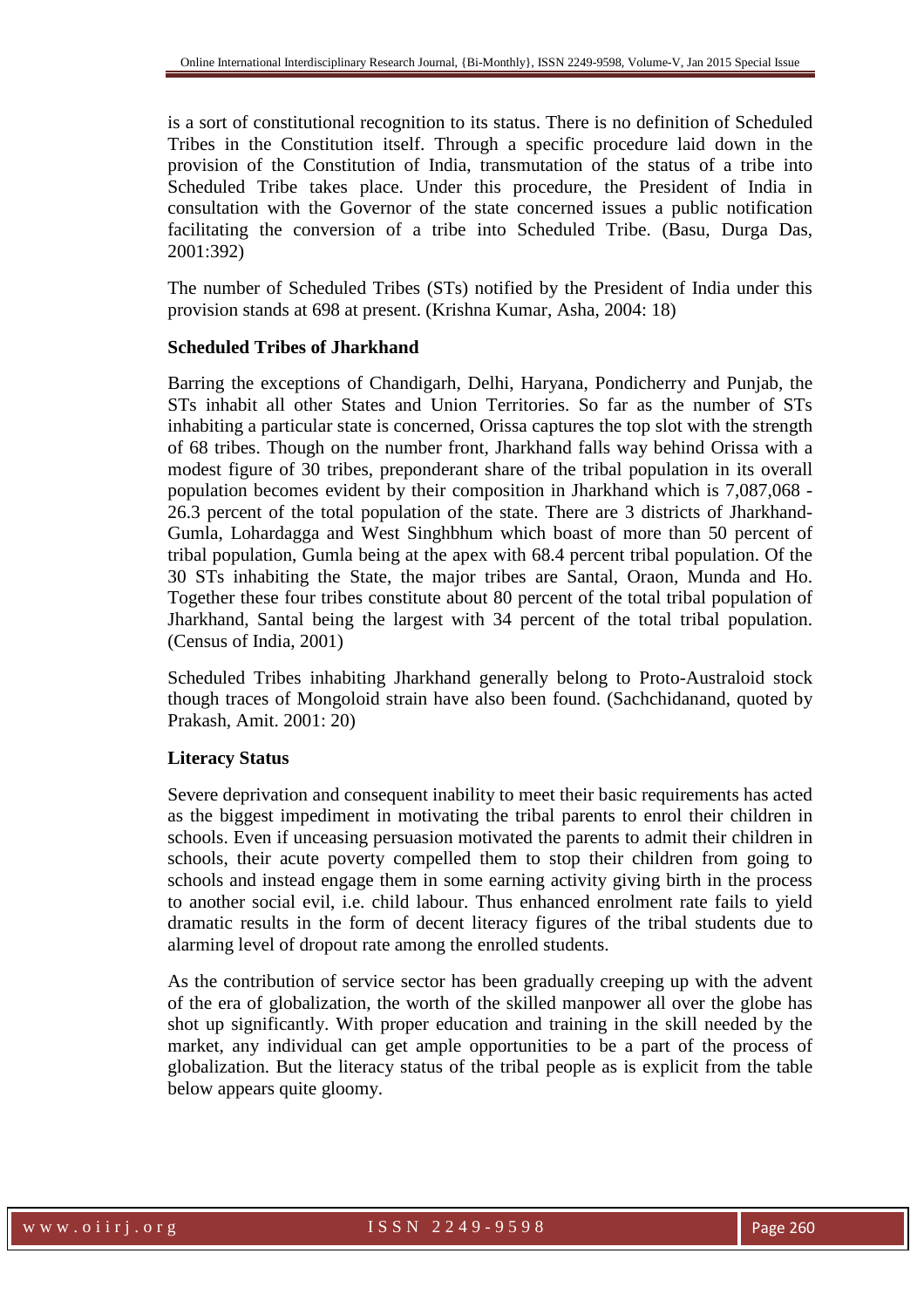| <b>Names</b><br>of STs                | Literate<br>without<br>educatio<br>nal level | Belo<br>W<br>Prima<br>ry | Prima<br>ry | Midd<br>le | Matric/Secondary/<br>Higher<br>Secondary/Interme<br>diate etc. | Technical<br>$\&$<br>Nontechn<br>ical<br>diploma<br>etc. | Gradu<br>ate<br>$\&$<br>above |
|---------------------------------------|----------------------------------------------|--------------------------|-------------|------------|----------------------------------------------------------------|----------------------------------------------------------|-------------------------------|
| All<br>Schedu<br>led<br><b>Tribes</b> | 3.0                                          | 30.6                     | 28.6        | 17.7       | 16.5                                                           | 0.1                                                      | 3.5                           |
| Santhal                               | 3.5                                          | 34.3                     | 30.0        | 17.0       | 13.2                                                           | 0.1                                                      | 2.0                           |
| Munda                                 | 2.8                                          | 27.9                     | 29.6        | 18.9       | 17.1                                                           | 0.1                                                      | 3.7                           |
| Oraon                                 | 2.4                                          | 26.9                     | 25.3        | 18.5       | 20.8                                                           | 0.2                                                      | 5.9                           |
| Ho                                    | 2.4                                          | 26.4                     | 28.4        | 19.9       | 19.7                                                           | 0.1                                                      | 3.1                           |
| Kharw<br>ar                           | 5.5                                          | 38.2                     | 32.3        | 11.3       | 10.8                                                           | 0.1                                                      | 1.8                           |
| Lohra                                 | 3.5                                          | 35.5                     | 30.5        | 16.1       | 12.5                                                           | 0.1                                                      | 1.9                           |
| Bhumij                                | 2.9                                          | 36.1                     | 32.8        | 15.7       | 11.1                                                           | 0.0                                                      | 1.4                           |
| Kharia                                | 2.0                                          | 26.0                     | 26.5        | 18.3       | 21.4                                                           | 0.1                                                      | 5.6                           |

|  |  |  | Levels of Education among the major Scheduled Tribes of Jharkhand |
|--|--|--|-------------------------------------------------------------------|
|  |  |  |                                                                   |

**(Source: Census of India, 2001, Office of the Registrar General, India)** 

With the paltry percentage of tribal people having graduation and higher degree and a meagre 0.1% managing to have access to technical degree or diploma, the scope of the participation of the tribal people in the process of globalization becomes virtually restricted.

Though the overall literacy rate among the STs has increased from 27.5 per cent at 1991 census to 40.7 per cent at 2001census, the improvement in their literacy rate is much below in comparison to that of all STs at the national level (47.1per cent). Like the overall literacy rate among the STs, male and female literacy rates (54 per cent and 27.2 per cent respectively) are also considerably lower than those at the national level (59.2 per cent & 34.8 per cent respectively).

|  |  | Literacy Figures, 2001 |  |
|--|--|------------------------|--|
|--|--|------------------------|--|

|                  | Scheduled Tribes   Total Population |      |
|------------------|-------------------------------------|------|
| India            | 47.1                                | 64.8 |
| Jharkhand   40.7 |                                     | 53.6 |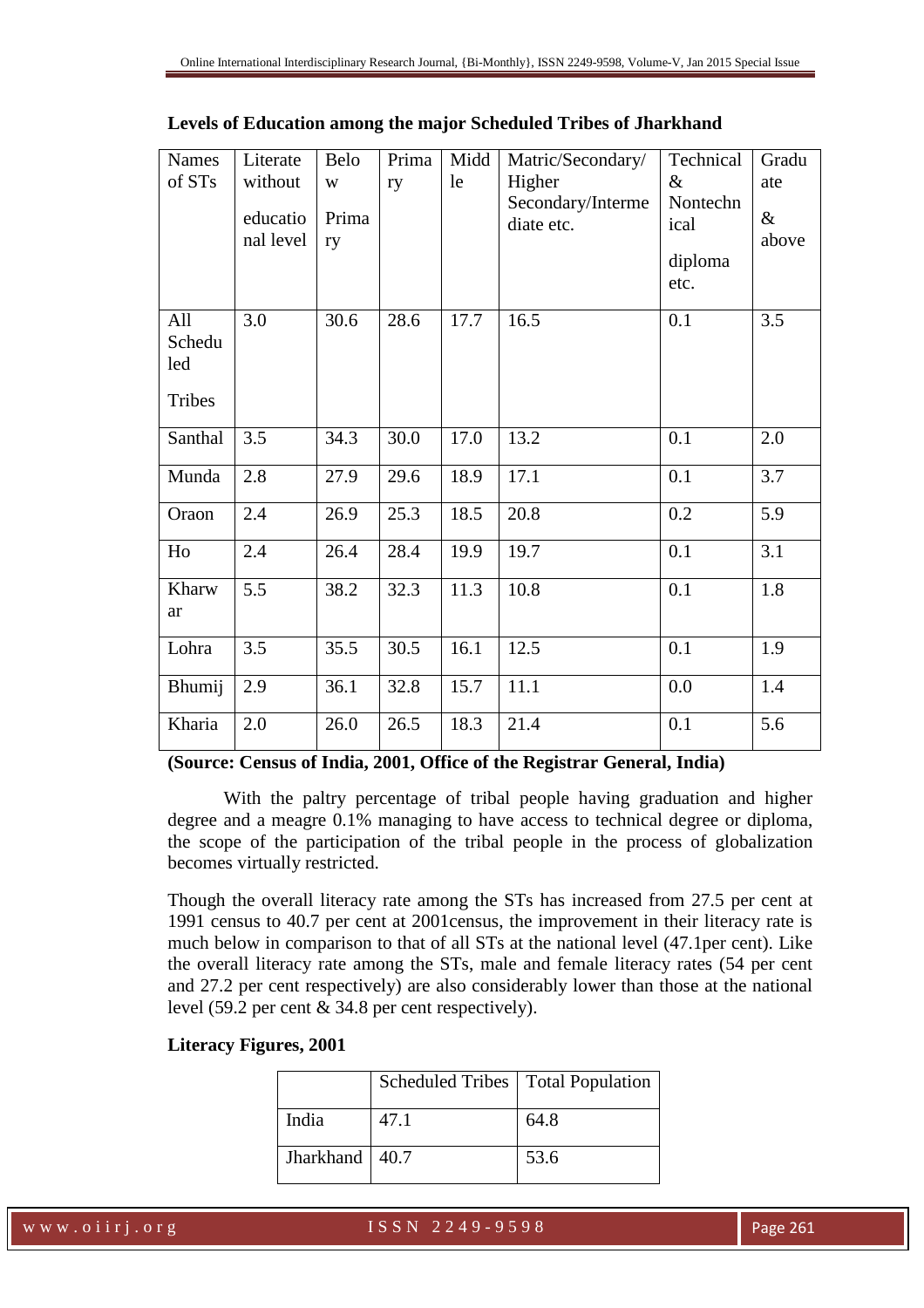**(**Source: Ministry of Tribal Affairs, accessed on 20/7/2010 from**http://www.tribal.gov.in**)

#### **Sarva Shiksha Abhiyan (Total Literacy Mission)**

This is a laudable programme sponsored and launched by the Government of India in 2010 to attain the goal of Universalization of Elementary Education in a time bound manner, so that the consequent capacity building may lead to the empowerment of children belonging to the marginalized sections of the society and enhance their participation level in the governance of the country. Following the 86th amendment to the Constitution of India, right to education has become a fundamental right and so all children falling within the age group of 6 to 14 years must have access to free and compulsory education. Sarva Shiksha Abhiyan is being implemented in partnership with State Governments to cover the entire country and address the needs of 192 million children in 1.1 million habitations. (Accessed on 19/7/2010 from http://www.indg.in/primary-education/edu-primedu/view?set\_language=en, Official website of India Development Gateway)

Despite the developmental and noble objectives of this programme, the quality of education given to students enrolled under the scheme in schools is quite doubtful as teachers under the programme are recruited on contractual basis and are devoid of normal benefits accruable to regularly appointed teachers. Such teachers can hardly be expected to uplift the morale of their taught and make them dream big. Not only this, infrastructural and manpower constraints often compels teachers to cater to the needs of students of almost all the four classes of primary section. Though such an education programme can contribute in boosting the literacy figures of the society, doubtful quality of education may severely limit the capability of the students receiving education under the programme to acquire leadership roles in the society in future especially when they have to compete with students who are the products of reputed branded schools, which are beyond the range of even the middle class people of India. This may lead to the creation of greater chasm between the haves and havenots in the society in future.

#### **Income Status of Scheduled Tribes**

Globalization process gives unhindered access to prospective investors. But when the tribal people barely manage to meet their food requirements, how can they even fancy their prospects of setting up an industrial unit or even retail counter of their own?

Most of the tribal people are either agricultural labourers or subsistence farmers. In this vein Weiner suggests that 'most of tribals live as peasants, cultivating grain crops. Schermerhorn, more expansively, claims that 'More often than not tribesmen engage in hunting and fishing, slash and burn agriculture and cultivating without ploughs and without irrigation practices'. By contrast, the Scheduled Tribes are thought to be poorly represented in agricultural labouring (not substantiated by statistics), in trade and in industrial pursuits. (Stuart Corbridge 1988: 8)

However, their land ownership pattern reveals abysmally low per capita availability of land reducing them to the status of subsistence farmers. As per 2001 Census 50.90% of the Scheduled Tribe population are engaged as cultivators and 28.40% are agricultural labourers. The changing trends in occupational distribution of main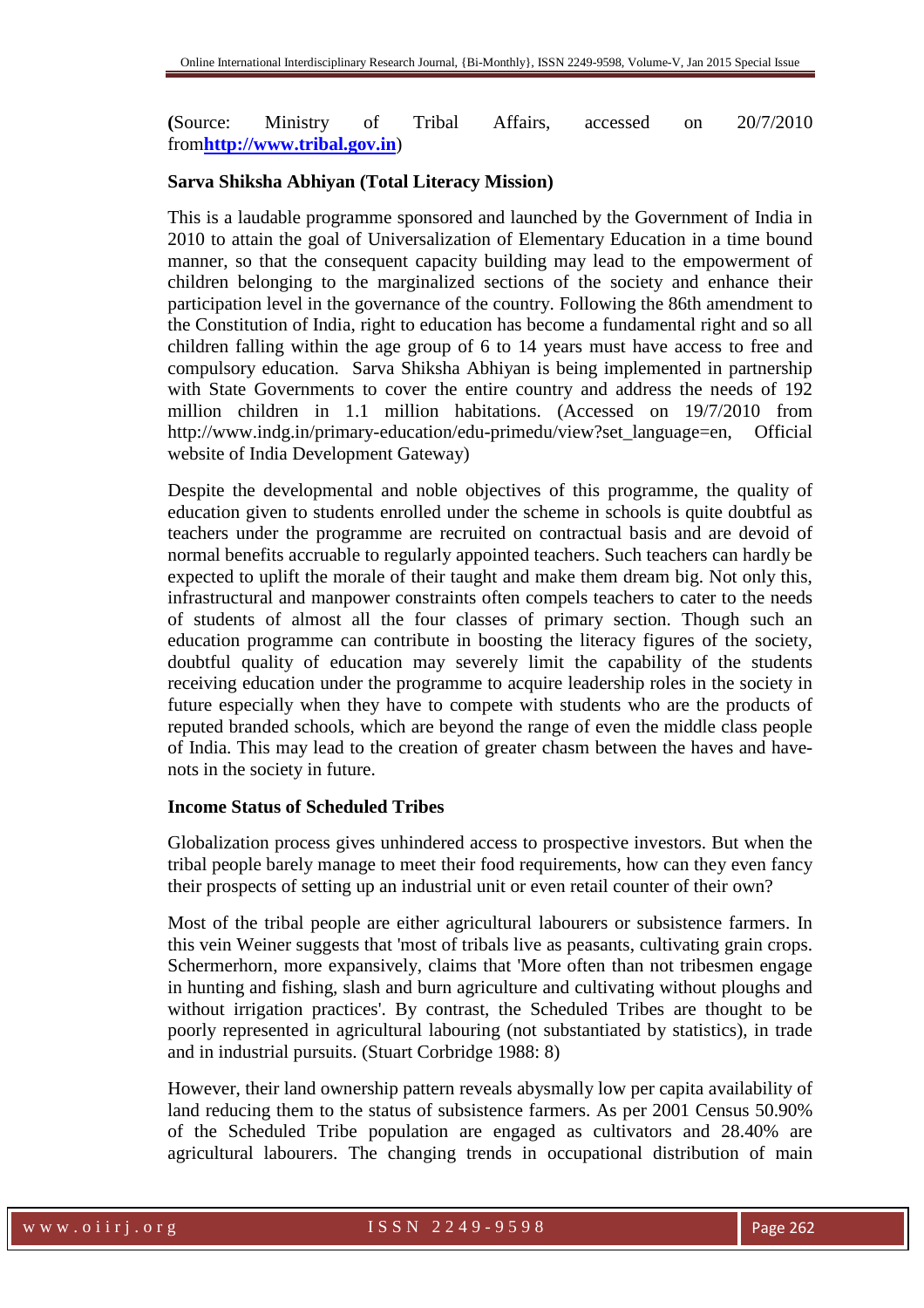workers among ST population and total general population from 1961 Census to 1991 Census is as given in the Table below: -

|              |                           | General |                |       |       | <b>Scheduled Tribes</b> |       |       |       |       |       |
|--------------|---------------------------|---------|----------------|-------|-------|-------------------------|-------|-------|-------|-------|-------|
| S.<br>No.    | Category<br>of<br>Workers | 1961    | 1971           | 1981  | 1991  | 2001                    | 1961  | 1971  | 1981  | 1991  | 2001  |
| $\mathbf{1}$ | $\overline{2}$            | 3       | $\overline{4}$ | 5     | 6     | $\overline{7}$          | 8     | 9     | 10    | 11    | 12    |
| 1.           | Cultivators               | 52.78   | 43.38          | 41.53 | 39.74 | 33.10                   | 68.18 | 57.56 | 54.43 | 54.50 | 50.90 |
| 2.           | Agricultural<br>Laborers  | 16.71   | 26.32          | 25.16 | 19.66 | 20.30                   | 19.71 | 33.04 | 32.67 | 32.69 | 28.40 |
| 3.           | House<br>hold<br>Industry | 6.38    | 3.55           | 3.99  | 2.56  | 3.90                    | 2.47  | 1.03  | 1.42  | 1.04  | 1.80  |
| 4.           | Other<br>Workers          | 24.13   | 26.75          | 29.32 | 38.04 | 42.70                   | 9.64  | 8.37  | 11.84 | 11.76 | 18.90 |

# **Changing trends in occupational distribution among ST and General population**

# **(Source: M/o Tribal Affairs' Annual Report 2003-04)**

No doubt, the incidence of poverty among the tribal people is very high compared to other social groups in Jharkhand, which is substantiated by the fact that more than 66 per cent of the STs lived below the poverty line in 1993-94. This poverty figure, however, showed signs of improvement in 2004-2005 when it came down to about 50 per cent. (The Telegraph, Jharkhand Buzz, Calcutta, 15 November, 2009)

The following table unveils the acute poverty scenario of Jharkhand -

# **Incidence of Poverty**

#### **(In percent)**

|       | All India | Jharkhand |
|-------|-----------|-----------|
| Urban | 25.6      | 20.3      |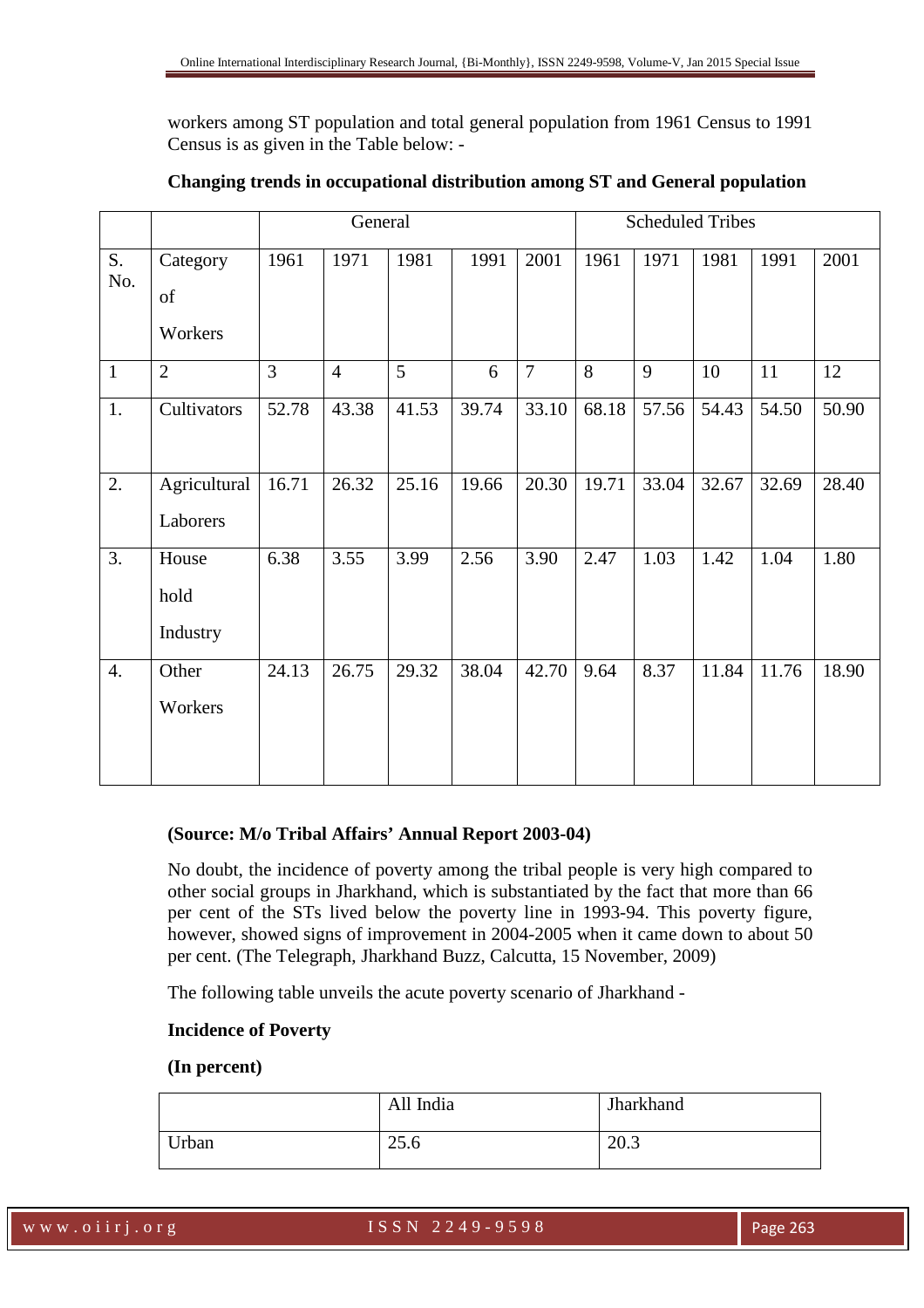| Rural | 46.2 | 28.3 |
|-------|------|------|
| Total | 27.6 | 42.0 |

**Source: The Telegraph, Jharkhand Buzz, Calcutta, 15 November, 2009** (http://www.telegraphindia.com)

Aggravation in the poverty status of the ST people became evident when N.C. Saxena Committee appointed by the Union Government, in its report, revealed that 82 per cent of the rural population of Jharkhand was living below the poverty line. (The Telegraph, Jharkhand, 22 September, 2009, P.1)

# **Perils of Globalization**

Obviously, the tribal people of Jharkhand neither possess the capital nor the skill to be capable of becoming a part of globalization. They are forced to languish outside the peripheral limits of the globalization process, which is adumbrative of their severe marginalization. Kothari has brought the fact quite clearly when he says, 'Globalisation and marginalisation are two counter images of the same phenomenon, marginalisation being a necessary condition of globalisation while globalisation provides the framework for marginalisation of millions.' (Kothari: 1599) In the context of the weak property rights of the indigenous people (STs), the globalization process enhances the risks of their further marginalization. (Nathan et al. 2004: 19)

Their only asset in the form of their modest land holdings is under the threat of extinction with the advent of the era of globalization as the expansion plans of the corporate sector can fructify only when it manages to acquire the precious land holdings of the tribal people. With the trauma of being uprooted from the soil of their ancestors looming large over them, the tribal people find themselves in grip of tremendous sense of insecurity. Globalization threatens to accentuate the process of tribal displacement in Jharkhand without putting in place an effective and proper rehabilitation policy. Even before the advent of the era of contemporary globalization, tribal displacement had always been an acute problem in the region as it is quite rich in mineral resources. '…With various development projects launched in Jharkhand, some 30 lakh people were displaced during 1951-95, with 90 per cent of them being tribals'. (Ekka, 2000, quoted by Maharatna 2004: 5059) Even a rehabilitation policy can never be a proper substitute for the emotional and psychological affiliation which a person develops with the land belonging to his fore fathers and thus having a tremendous emotional value. 'At best, government can only help to make the displacement less painful by providing all the facilities conducive to their holistic development…. In practice, however, not even the economic rehabilitation is taken seriously'. (Behera et al 1999: 33)

# **Conclusion**

In the contemporary globalised society, the state is reduced to the role of a facilitator of robust economic activities by creating suitable conditions from legal, physical, political and economic points of view and laying the red carpets for the potential investors so that they may be wooed to invest their surplus capital in that particular state. Land acquisition policies and labour laws are modified in the name of economic reforms so that hurdles to investment may be dislodged. In the contemporary globalised society, the people blessed with capital and skills are more likely to carve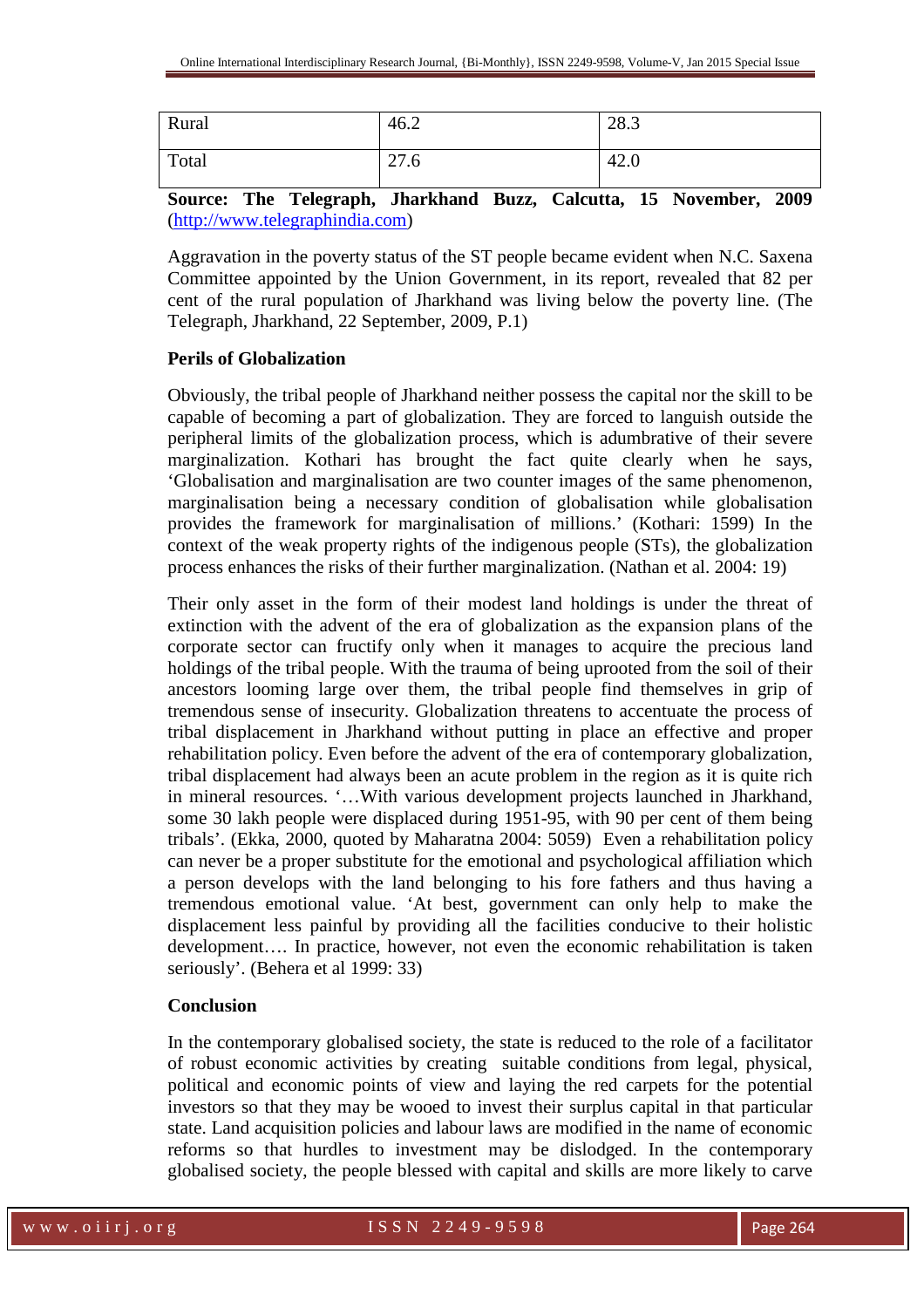appropriate niches for themselves and manage to survive in an atmosphere where cut throat rivalry is the order of the day. The deprived and marginalised sections of the society like the tribal people do not enjoy such an edge to garner maximum fruits of productive activities and growth. They have no option but to stand on the periphery and mutely watch the entire proceedings without having a major say in its operation.Such a scenario creates distrust among the tribal people against the existing system based on neo liberal ideology often reflected in rebellion activities against the system. If the system has to sustain, urgent steps must be initiated to increase the level of its acceptability among the marginalised sections of the society. If the goal of a just and conflict free society has to evolve, then the state must design proper mechanism to enhance the effectiveness of its existing policies and infrastructure. Sarva Shiksha Abhiyan, for example, is definitely an appreciable program aiming at universalization of education, but prudent and practical policies need to be designed to better the quality level of this program so that it can be more meaningful and effective. Similar is the fate of higher education institutions located in deprived and backward regions of the world where marginalised sections of the society like the scheduled tribes live and get access to higher education through local institutions, but in the absence of decent libraries, laboratories and proper educational environment they fail to inject greater spark in their profile. The tribal people born and brought up in such an adverse environment do not have the advantage of employability skills as desired by the corporate sector and business houses in accordance with the principles of free market economy. So it is high time that greater attention is paid to the principle of corporate social responsibility where urgent steps are initiated by the state in collaboration with the private sector to insert proper skills in the profile of the marginalised sections of the society so that their prospects of employability may increase leading to the evolution of a just society. As Pt. Jawaharlal Nehru said in his famous 'tryst with destiny' speech, "The service of India means service of the millions who suffer. It means ending poverty and ignorance and disease and inequality of opportunity…. As long as there are tears and suffering so long our work will not be over." (Quoted by H.E. Patil, Pratibha Devisingh, 2010, P. 7)**"**We cannot look at the future without addressing the needs of the underprivileged and the disadvantaged sections of our society, with special emphasis on the empowerment of the Scheduled Castes, the Scheduled Tribes and other weaker sections of society." (H.E. Patil, Pratibha Devisingh, 2010, P. 6)

# **References:**

- 1. Basu, Durga Das, 2001. Introduction to the Constitution of India. Nagpur. Wadhwa and Company
- 2. Bauman, Zygmunt. Globalization. Cambridge University Press
- 3. Beck, Ulrich. 2000. What is Globalization? Cambridge. Polity Press
- 4. Behera, Deepak K. & Pfeffer Georg, 1999, Contemporary Society: Tribal Studies-Vol. 3, New Delhi, Concept Publishing Company
- 5. Bhambhri, C.P. 2005, Globalization India: Nation, State and Democracy. Delhi. Shipra Publications
- 6. Census of India, 2001. Accessed from http://www.censusindia.gov.in/census\_And\_You/scheduled\_castes\_and\_schedul ed\_tribes.aspx
- 7. Giddens A., 1991.The Consequences of Modernity, Cambridge: Polity Press
- 8. H.E. Patil, Pratibha Devisingh, 2010, 'Towards Progress, Prosperity and Inclusive Growth', Yojana, January, Vol. 54